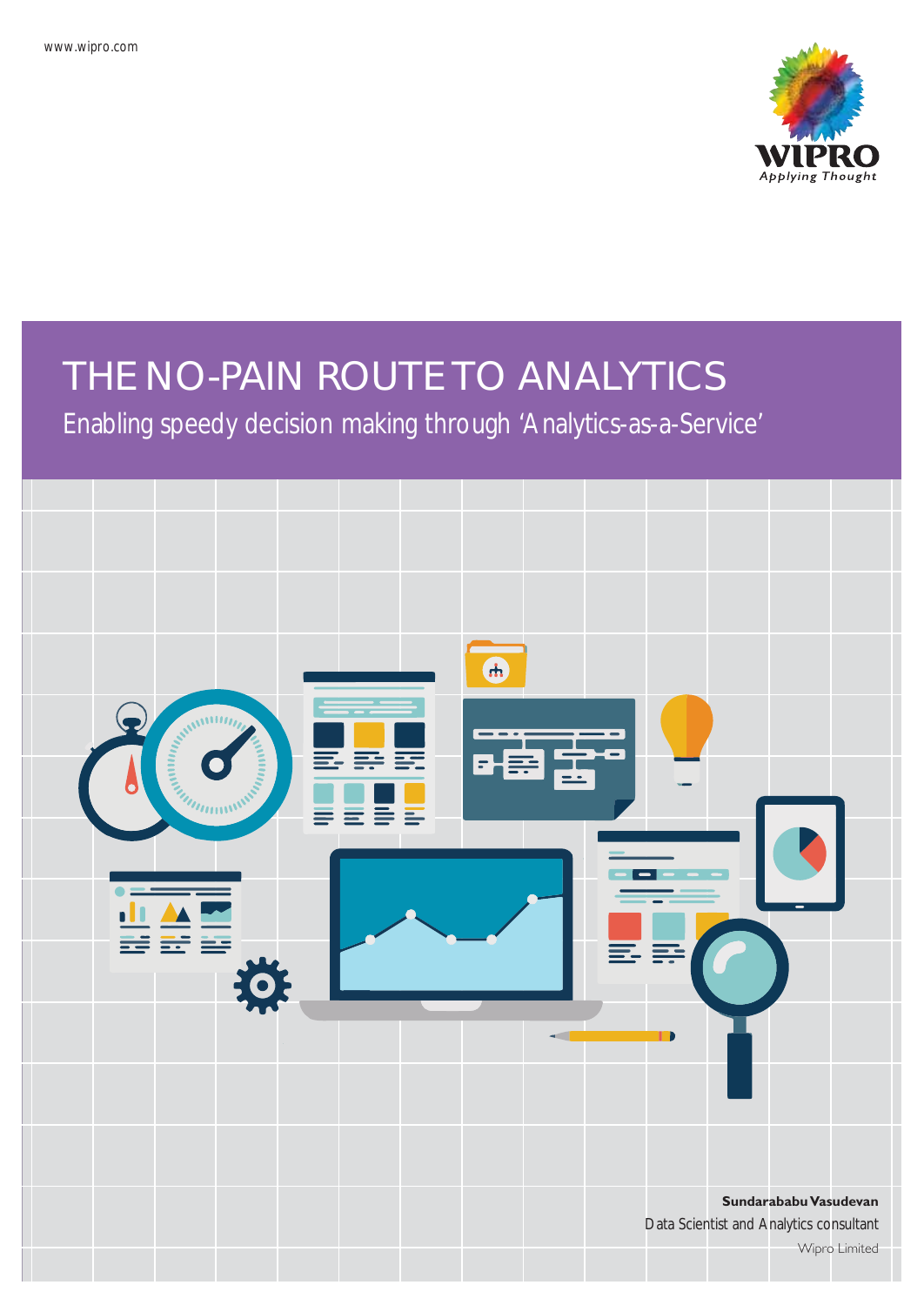# **Table of Contents**

| 03 |  |
|----|--|
|    |  |
|    |  |
|    |  |
|    |  |
|    |  |
|    |  |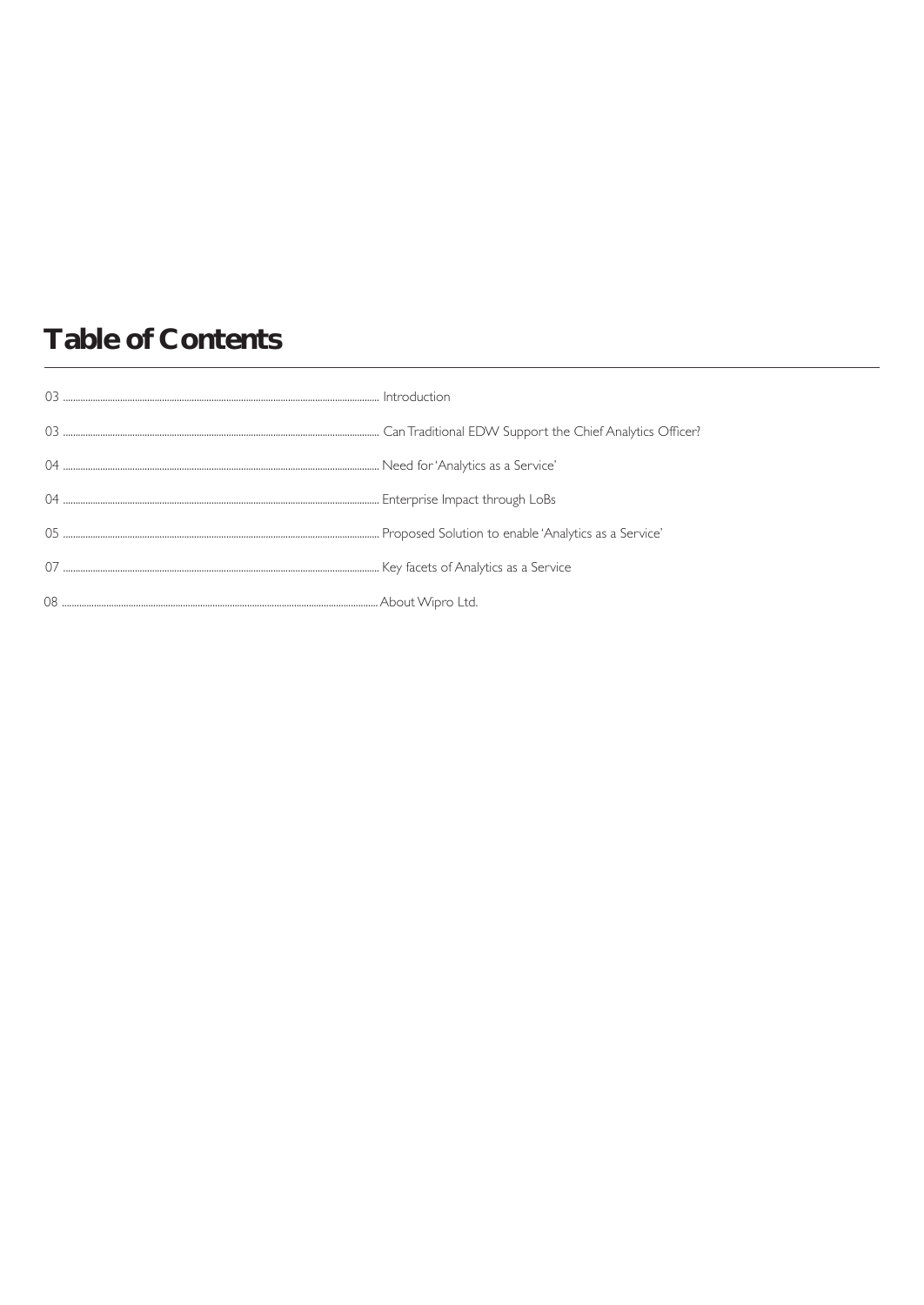### **Introduction**

There is a new corner office and it belongs to the Chief Analytics Officer (CAO). This CAO is the outcome of growing data volumes. For businesses with access to large data streams, analytics holds the key to making fast and accurate decisions. CAOs can now use data for a variety of purposes. It can help manage operational efficiencies, discover customer needs, identify new markets, give shape to new products and value-added services and develop defensible differentiators. In other words, the onus to support the organizational business strategy now falls upon the CAO. And assisting CAOs with this goal is the science of analytics.

Every business function in an enterprise recognizes the need of actionable insights from data. That is why analytics is being recognized as a key-driver of decisions and as a business differentiator. In a competitive environment, every decision counts. CAOs are tasked with making this decisions-which in turn makes it easier for the enterprise – for anyone,, anytime and anywhere. If the CAO fails to deliver actionable insights, it could mean loss of business momentum, customer attrition and erosion of market share.

CAOs are therefore careful when they embark upon the analytics transformation journey. They know it requires the ability to balance the business landscape with technological developments. But can they undertake this journey on their own leveraging resources residing within the enterprise in terms of people, processes and technological skills? The answer is tricky. This paper proposes an 'Analytics as a service' model comprising an end-to-end analytics service that covers platform, analytics, domain experts as well as visualization to deliver actionable insights for quicker decision making.

# **Can Traditional EDW Support the Chief Analytics Officer?**

 Some enterprises may believe they can continue to rely on existing and proven enterprise data warehouses (EDWs) and management techniques to consolidate their data and run it through their analytical engines. But CAOs know that traditional EDWs are rigid and hard to change.



Traditional warehouse platforms and methodologies are reactive – they chiefly deliver reports; they don't understand business change, are not flexible, are forced to be more technology oriented, don't incorporate methodologies that align with business lifecycles, cannot scale for demand and don't execute with agility.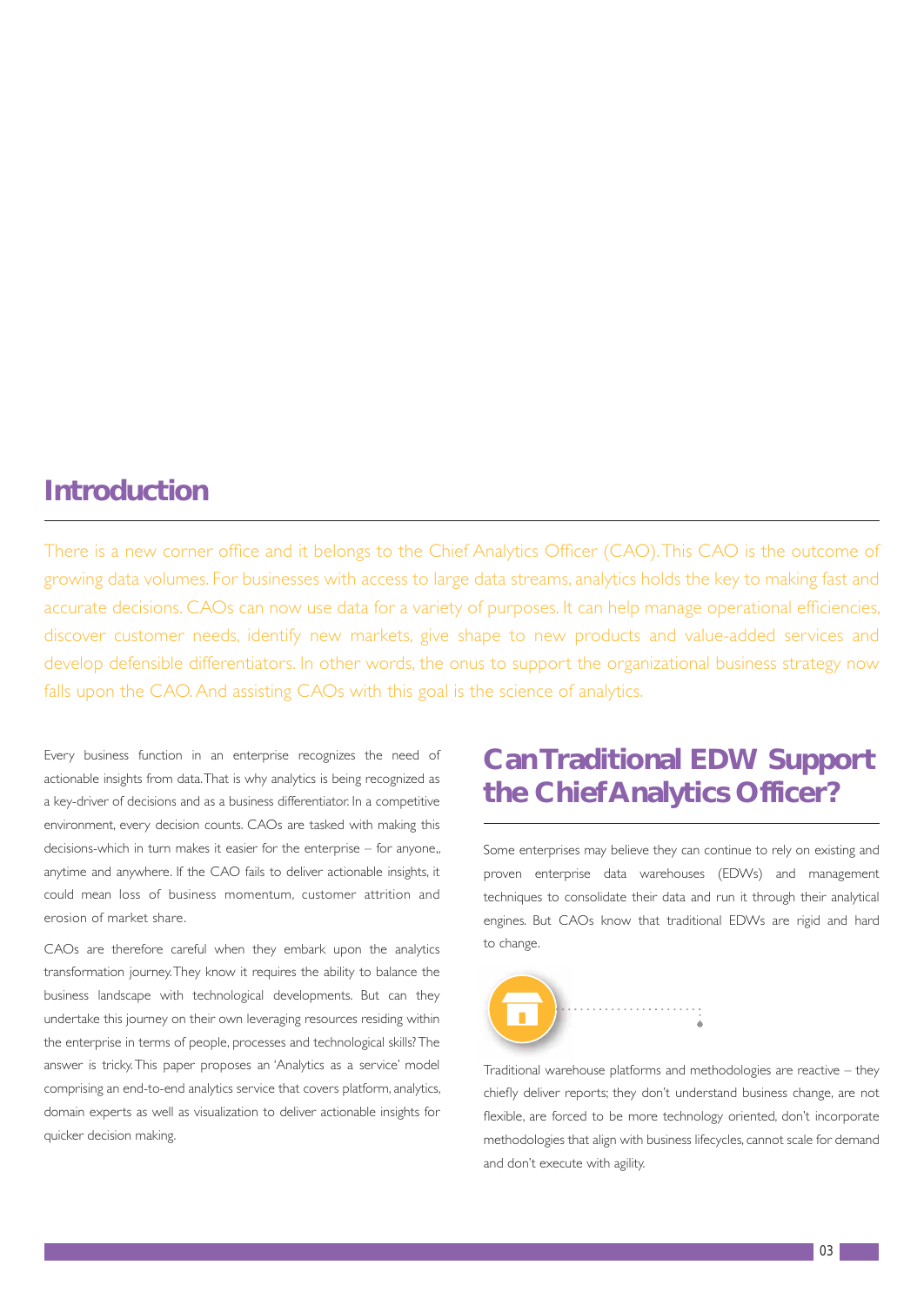

Data in existing EDWs is aggregated, making it almost impossible to access at granular levels that analytics demands, leading to performance issues.



Access to data in most EDWs require operational clearances which means that data scientists may not have access to relevant or complete data sets across functional/divisional silos. For example, marketing data may not be shown to finance data scientist. Rigid functional siloes in which data is trapped (like product development, production, sales and marketing, finance, supply chain etc.) can pose a serious challenge.



Above all is the daunting fact that EDW appliances are expensive and as the data volume grows, so do IT investments.

Looked at another way, the CAO has a formidable challenge to bring—and maintain—the enterprise's data and analytical practices up to speed. But the larger question before every forward-thinking CAO is: what is a better platform for changing and unpredictable business needs?

### **Need for 'Analytics as a Service'**

As a result of these challenges, enterprises tend to avoid using existing EDW platform for their analytical needs. Even if they want to expand the capabilities of their EDW platforms, it is extremely difficult and expensive. But, the danger of not doing so is self-evident: loss of strategic and operational insights and missed business opportunities.

However, current technological developments have begun to provide relief to troubled CAOs. The advent of open source and cloud has dramatically changed the data analytics landscape.

Big Data demands that enterprises implement analytical platforms that provide greater agility. But the prevailing perception is that these solutions (let's call them Data Discovery Platforms) are complex and expensive. Luckily, this is not the case. When architected meticulously

using commodity hardware on cloud that leverages open source technologies and agile methodologies, Data Discovery Platforms are quick to develop, easy to use, reduces time to insights and costs way less than traditional BI systems.

Data Discovery Platforms alone don't ensure the speed to analytics. These technologies are sophisticated. Many of the traditional ETL (Extract, Transform, Load) functions are performed using complex custom Map Reduce Code.

For an enterprise, meeting all of the above requirements is difficult in terms of people, processes and technological skills. It is therefore important to engage a partner who can provide an end-to-end analytics service that covers platform, analytics, domain experts and visualization through a flexible commercial model.

### **Enterprise Impact Through LoBs**

A CAO understands the profound organizational changes being led by the data deluge on the entire set of users (end users, super users, business analysts, data scientists and subject matter experts). Its effect cannot be trivialized or overlooked. LOBs have typical questions such as, "What can my business do to prevent customer attrition?" or "How can I identify my bottom 10% customers and ensure their cost-to-serve matches the ROI of the segment?" In addition, they want possible hypothesis to test. In a traditional BI world, the access to data is easy through SQL queries and need not require a deep technical expertise. Now, business users have to rely on IT to provide the data and the transformation dictated by functional needs. They know the data, they have the questions, but they don't have the technical depth to perform the required analytics. The IT staff is in a similar situation – with an understanding of the analytics platform but with no understanding of the business data.

Hence, establishing a new operating model (see Figure 1: 'Analytics as a Service' – Operating Model) between business and IT can go a long way in accurately identifying and understanding data that matters to the enterprise, thereby ensuring faster time to insights. It is also imperative for the Data Discovery Platforms to have reusable analytical libraries across the business functions which act as accelerators.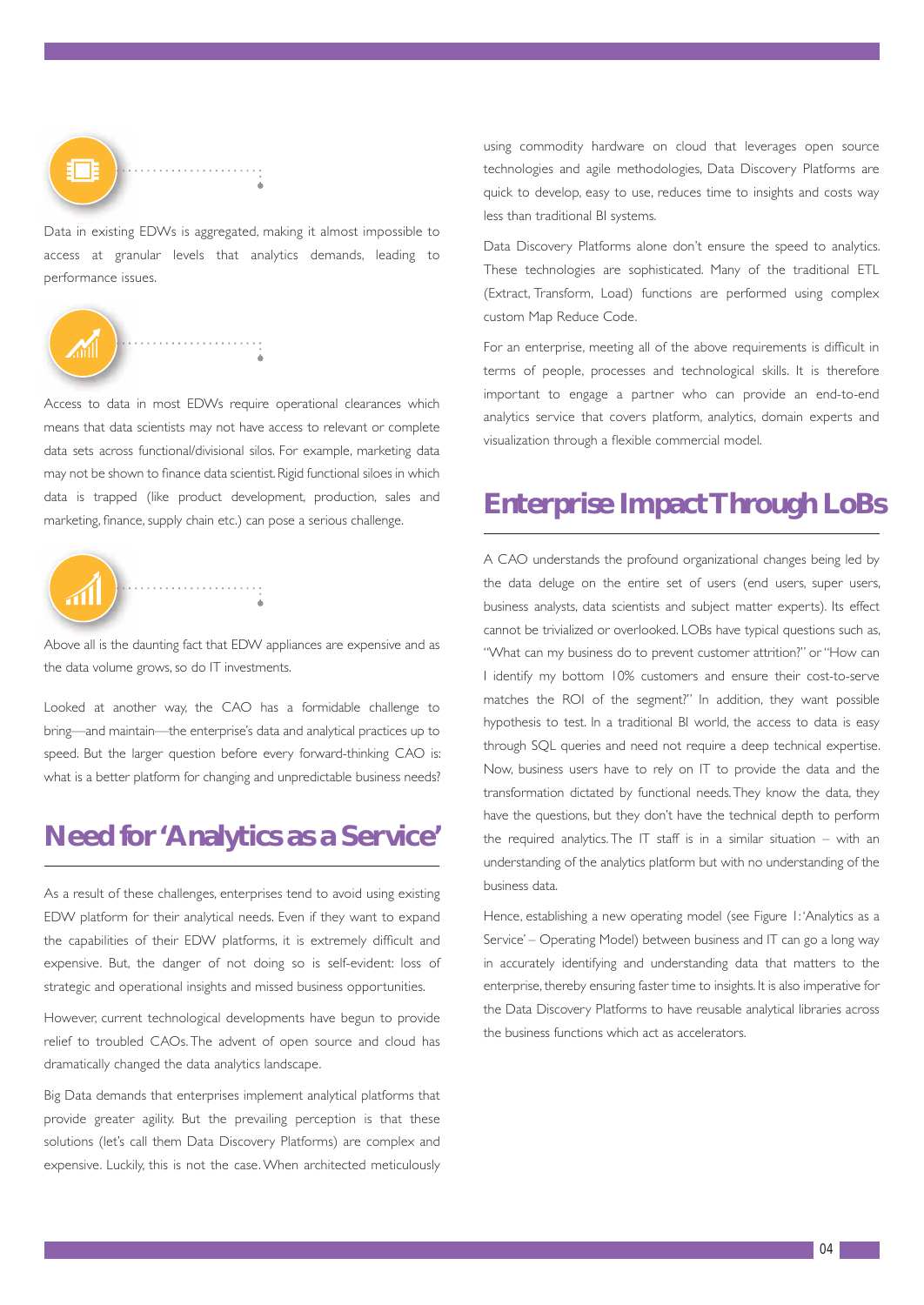

### **Proposed Solution to Enable 'Analytics as a Service'**

The Data Discovery Platform, as discussed, available on cloud and constructed on open source technologies can be a potential solution to enable 'Analytics as a Service'. This platform has next generation capabilities such as Batch Analytics, Real Time Analytics, Text Analytics and Ad Hoc Analytics.

Organizational data (structured, semi-structured and unstructured), needs to be brought into this platform for exploratory analytics. A unique Analytical Data Mart can capture and store the data in the form of dimensions, events and facts. These form the crux of the exploratory analytics.

Backed by this unique and powerful architecture, business users can represent any journey map like customer journeys, customer taste graphs, product lifecycle and production lifecycle on a near real-time basis with significant events being captured and acted upon in real-time or near real-time.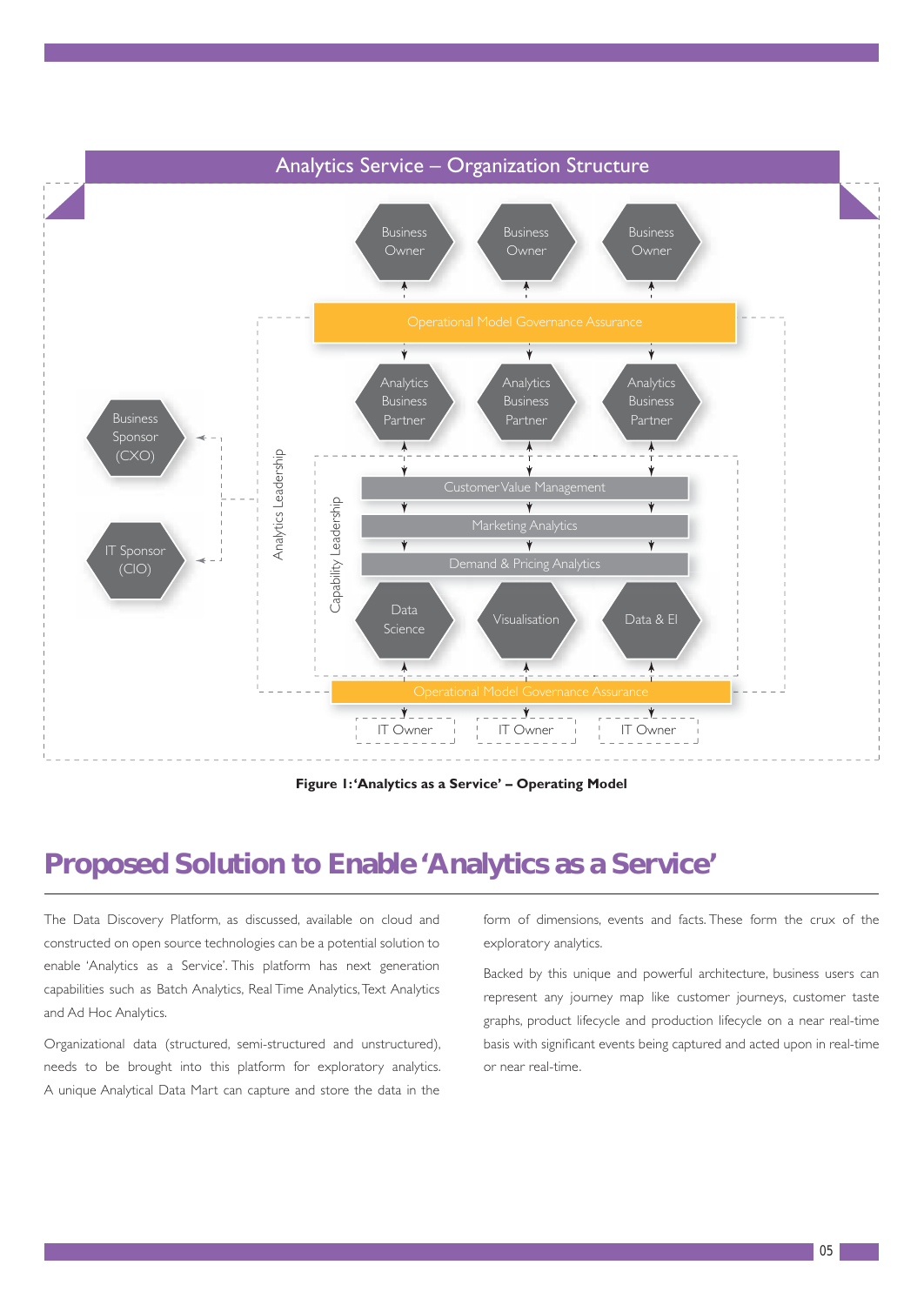|                                                                                       |                                                                                                                                                      |                                                                                                                                                                                                                                                | <b>Healthcare Analytics</b>               | <b>Media &amp; Telecom Analytics</b>                                                     |
|---------------------------------------------------------------------------------------|------------------------------------------------------------------------------------------------------------------------------------------------------|------------------------------------------------------------------------------------------------------------------------------------------------------------------------------------------------------------------------------------------------|-------------------------------------------|------------------------------------------------------------------------------------------|
| Fraud Analytics<br>图<br><b>E</b> Risk & Compliance Mgt.<br>Insurance Subrogation<br>啞 | <b>※</b> Attrition Modeling<br><b>E</b> Next Best offer<br><b>E</b> Path Analysis<br>Customer Lifetime Value<br>图<br><b>Propensity Modeling</b><br>图 | <b><math>\mathbf</math> TradePromotion</b><br>Optimisation<br><b>E</b> Open Source Lead<br>Generation<br><b>E</b> Market Mix Model<br><b><math>\Phi</math></b> Market Estimation and<br>Penetration<br><b><math>\Phi</math></b> Demand Sensing | <b>₩</b> Patient Analytics                | <b>E</b> Content Analytics<br><b>E</b> Audience Analytics<br><b>E</b> Campaign Analytics |
|                                                                                       |                                                                                                                                                      | <b>Horizontal Apps</b>                                                                                                                                                                                                                         |                                           |                                                                                          |
|                                                                                       | <b>※</b> Sentiment Analysis                                                                                                                          | <b><math>\Phi</math></b> 720 degree view of Customer                                                                                                                                                                                           | <b><math>\Phi</math></b> Social Analytics |                                                                                          |
| <b>Data Sources</b>                                                                   | <b>Acquisition Layer</b>                                                                                                                             | <b>Data Integration</b>                                                                                                                                                                                                                        | <b>Analytics Layer</b>                    | <b>Consumption Layer</b>                                                                 |

#### **Industry Apps**



A typical Data Discovery Platform packages Machine Learning algorithms that work on the analytical data mart to unearth patterns and outliers hidden in the data. Such a platform (see Figure 2: Proposed Data Discovery Platform) should provide several accelerators and applications that create a robust foundation with reusable analytical libraries and ways to adapt and accelerate innovations across the enterprise.

A simple interface to the Data Discovery Platform enables Self-service Analytics for business users. Usability is an important aspect of the platform. For example, such a platform should be able to provide a set of Map Reduce functions for Descriptive Analytics. The platform should hide the complexities while providing a simple interface to query data in an iterative fashion and test the hypothesis in real-time without IT support.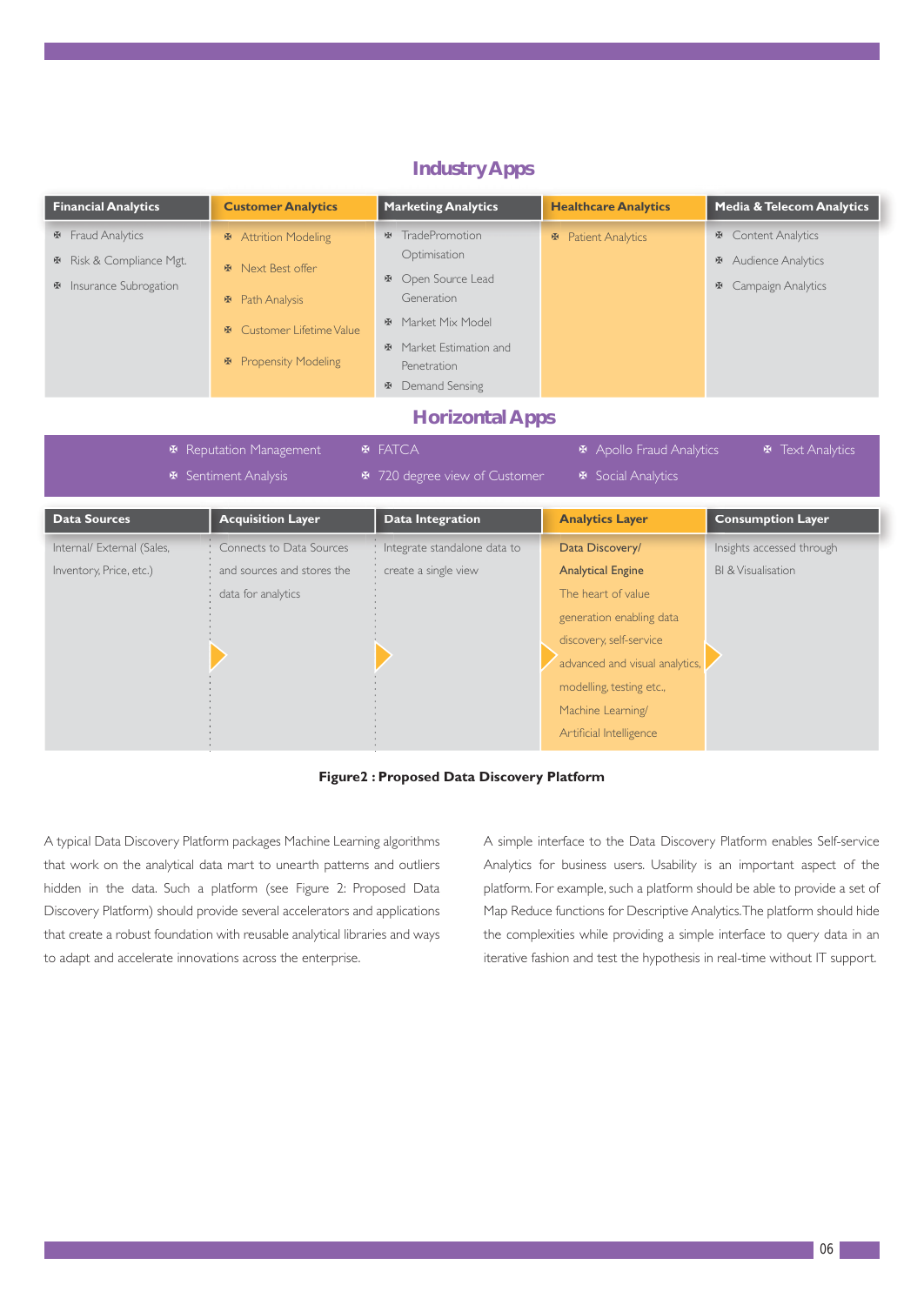# **Key Facets of 'Analytics as a Service'**

'Analytics as a Service' provides unique capabilities to the CAO that are becoming critical as data volume, velocity and variety grows. These include:



**Reduced Time-to-Insights –** or the ability to adapt to rapid business needs and adjust data delivery and visualization accordingly.

Agile methods and teams - to iteratively build and rollout business and technology capabilities without business having to wait until the entire data ecosystem is ready to receive insights from analytics. For instance, adopting data stewardship rather than data governance allowing enterprises to think strategically and act tactically on decisions around data and metadata.

**Data Integration –** from across the enterprise – and from a growing number of external sources – into a single, golden source of truth. The single source determines how confidently analytics can be used to gain business advantage.







**Cost engineering –** to help amortize initial fixed costs of setting-up an analytics platform over the duration of the engagement and ensure lower running costs year-on-year.

The growth in data has certainly not reached a plateau. If anything, there are signs that it will continue to grow. There is no way to tell what data is going to be important a few years or even a few months from now; there is no way to predict how an enterprise may want to query its data. CAOs don't want to spend months—and precious dollars—each time re-architecting and implementing new analytical systems. Instead, the 'Analytics as a Service' model assures them of speed and agility where it is wanted most in today's business – in the analytics department.

. . . . . . . . . . . . .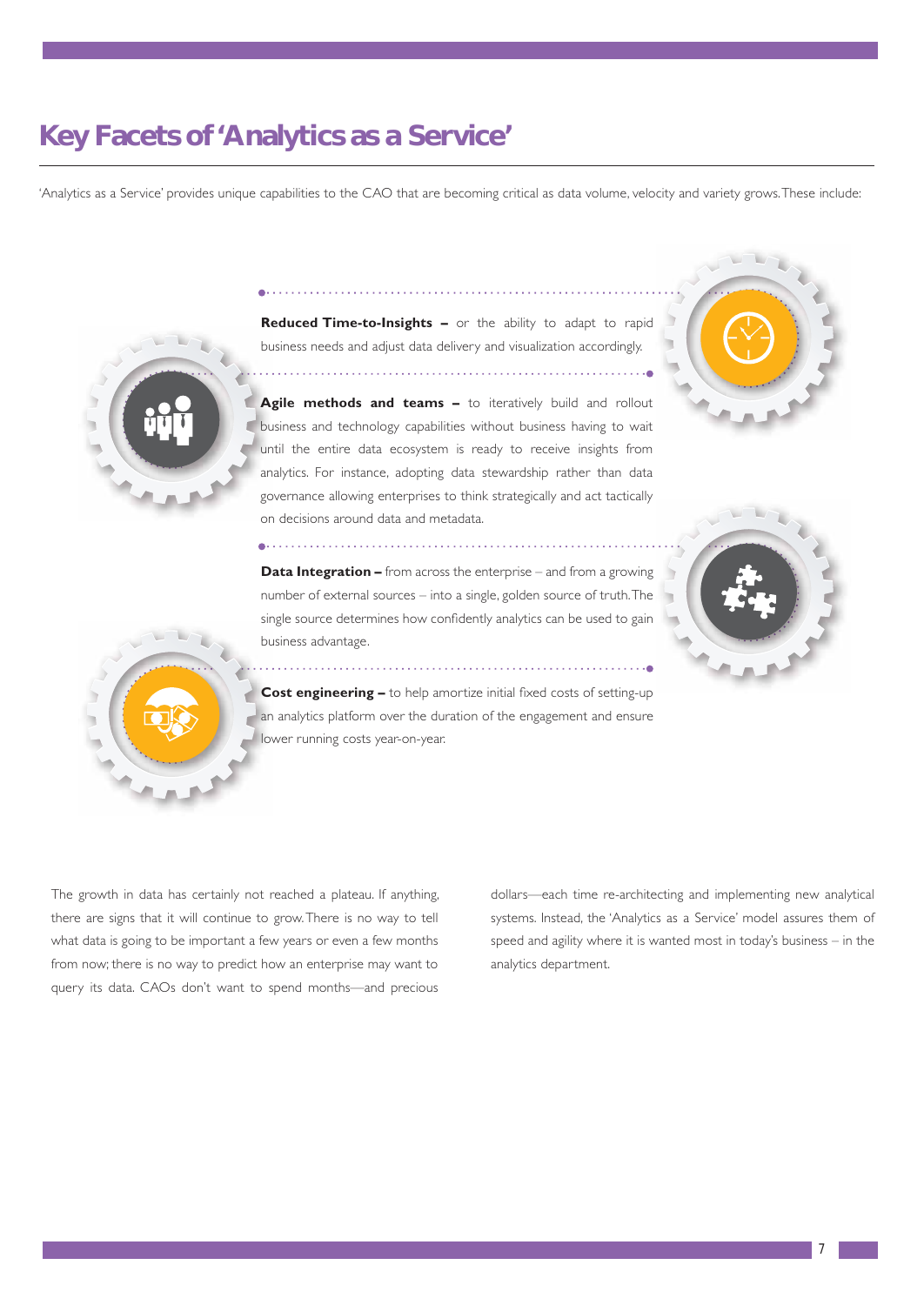# **About the Author**

Sundarababu Vasudevan has over 19 years of experience as a Data Scientist and Analytics consultant. He has played various roles in the past, including business development, consulting for some of the leading Fortune 500 companies, and leading complex product development initiatives. In his current role within Wipro Analytics, he is leading the Analytics Consulting group and heading the 'Data Discovery Platform' initiative.

# **About Wipro Ltd.**

Wipro Ltd. (NYSE:WIT) is a leading Information Technology, Consulting and Business Process Services company that delivers solutions to enable its clients do business better. Wipro delivers winning business outcomes through its deep industry experience and a 360 degree view of "Business through Technology" - helping clients create successful and adaptive businesses. A company recognized globally for its comprehensive portfolio of services, a practitioner's approach to delivering innovation, and an organization-wide commitment to sustainability, Wipro has a workforce of over 150,000, serving clients in 175+ cities across 6 continents.

For more information, please visit **www.wipro.com**